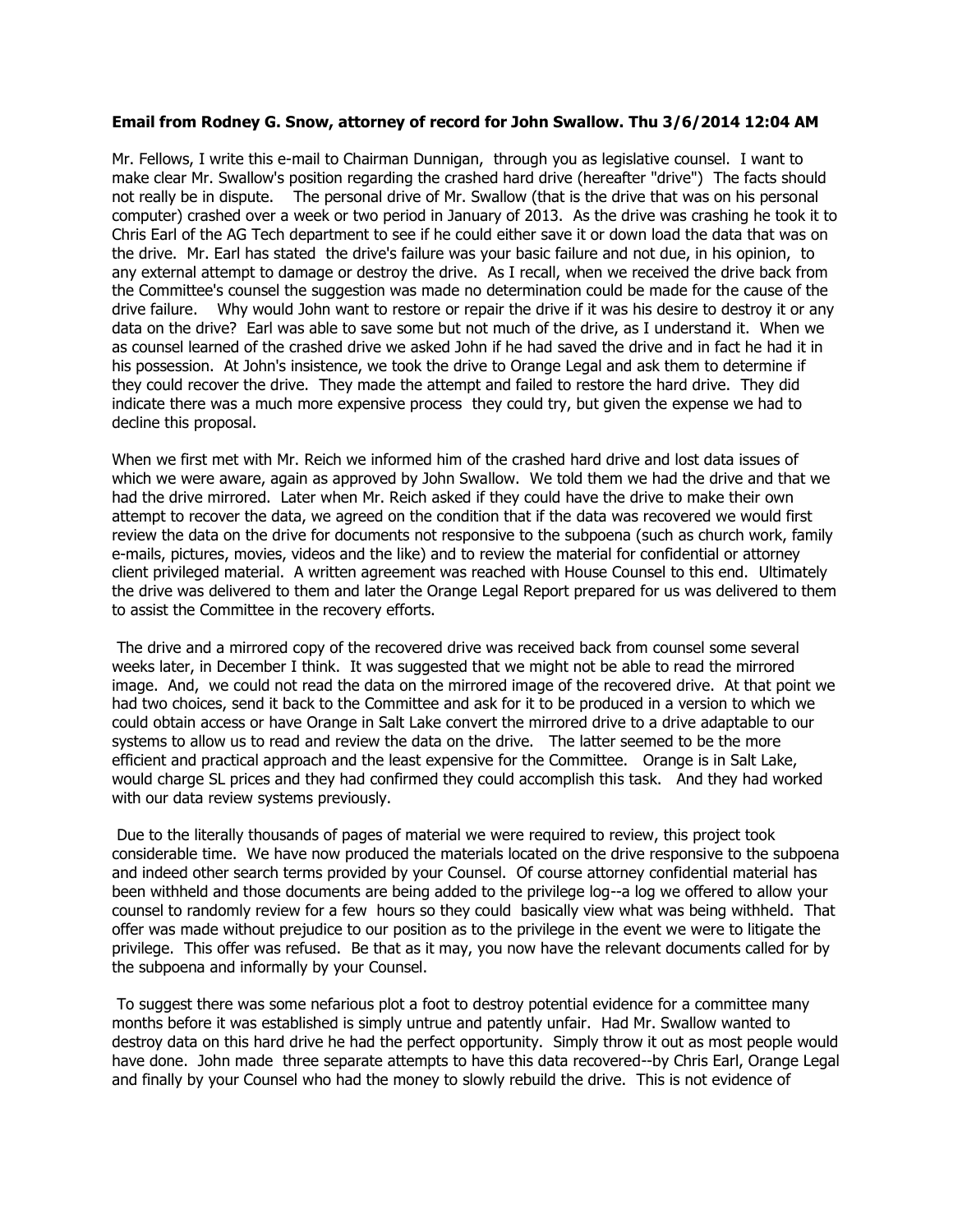someone destroying documents or e-mails. Such allegations seem to be a convenient conclusion to reach, after a multi million dollar investigation.

As to the missing or lost e-mails from the work computer, John thinks that occurred in the spring of 2011. Yes there were e-mails deleted for 2010 and some for 2011 in 2011. That has never been contested. All of us delete e-mails periodically and as a matter of course. In 2011, there was no thought of an investigation by anyone. John had not filed for or been elected to office. When he did he faced formidable opposition in the convention, a primary and general election.

Jeremy Johnson was not suggesting at this time there was a conspiracy to bribe Senator Harry Reid in order to get him to "kill" the FTC investigation. That allegation was laughable from the outset and was made a year later. The Trib ran with it and apparently, out of loyalty to "Utah's Independent Voice", House Leadership bought into it. The great irony here is Johnson as of today has never been convicted of a crime related to the FTC investigation and the FTC has yet to obtain a judgment for fraud against him. Yet, in the process of the political drive to rush to judgment, John as been destroyed and was forced to resign because he had no way of withstanding the on- slot of a 4.5 million \$ investigation, used to not only harass him but also the very AG office which was trying diligently to serve the public and represent the state's interests. Please, make no mistake about this, John resigned due to the financial pressure, the disruption of his office and for the benefit of his family. All due to the Committee's investigation. His decision had been made several days before the release of the Lt. Governor's report. We would have gladly contested both the legality of the proposed remedy suggested in the Report and its conclusions, in Court a court of law where John would have had the full opportunity to be heard and present his legal arguments.

Regarding the work e-mails, John believed the State had a backup system and that anything deleted could be retrieved with some effort. That was an incorrect assumption. When John learned this assumption was incorrect, he asked Chris Earl to recover what he could. Earl was able to recover 3300 e-mails by following the sent trail to other computers, as I understand it. It is not at all clear whether those e-mails demonstrated any wrong doing on John's part. To our knowledge, if they do, we are not aware of what they are based on the reports made to the Committee thus far. The point is--you have 3300 of the so called destroyed e-mails.

In summary, the deletion of e-mails in early 2011 for 2010 and 2011 was not accomplished and indeed could not have been accomplished with the view of interfering with an investigation not yet initiated or even discussed. Who knew Johnson would make a crazy allegation regarding the Senate majority leader- -and btw, where did that lead--no where. It was blatantly false and was obviously so from the beginning. John thought there was a back up system and when he learned there was not such a system (and many law firms have them), he asked the AG Tech people to try and recover what they could. Hardly the activity of someone who has attempted to destroy documents due to an unforeseen firestorm in 2013. And Earl recovered 3300 e-mails. A very significant number. You could take the cynical view that John, in 2011, was worried about might happen 18 months later if he ran and were elected. Yes, that would be very cynical. And that test could be applied to every politician or elected official. We are not aware of a single witness that can verify under oath testimony such a view. Not one.

We support any legislation that prohibits by making it a felony to deliberately destroy evidence to avoid the production of such evidence in Court or an authorized investigation. That would pattern federal law and it makes good law and good sense. That is not what happened here.

Finally, for now, two more thoughts: The suggestion the AG Office was for sale is absolutely false. It is a play on our political system for raising funds for campaigns that is simply untrue and an unfounded distorting of the facts. As much could be said of Committee members who accept support from various groups and businesses. We would not challenge your integrity because you listened to or communicated